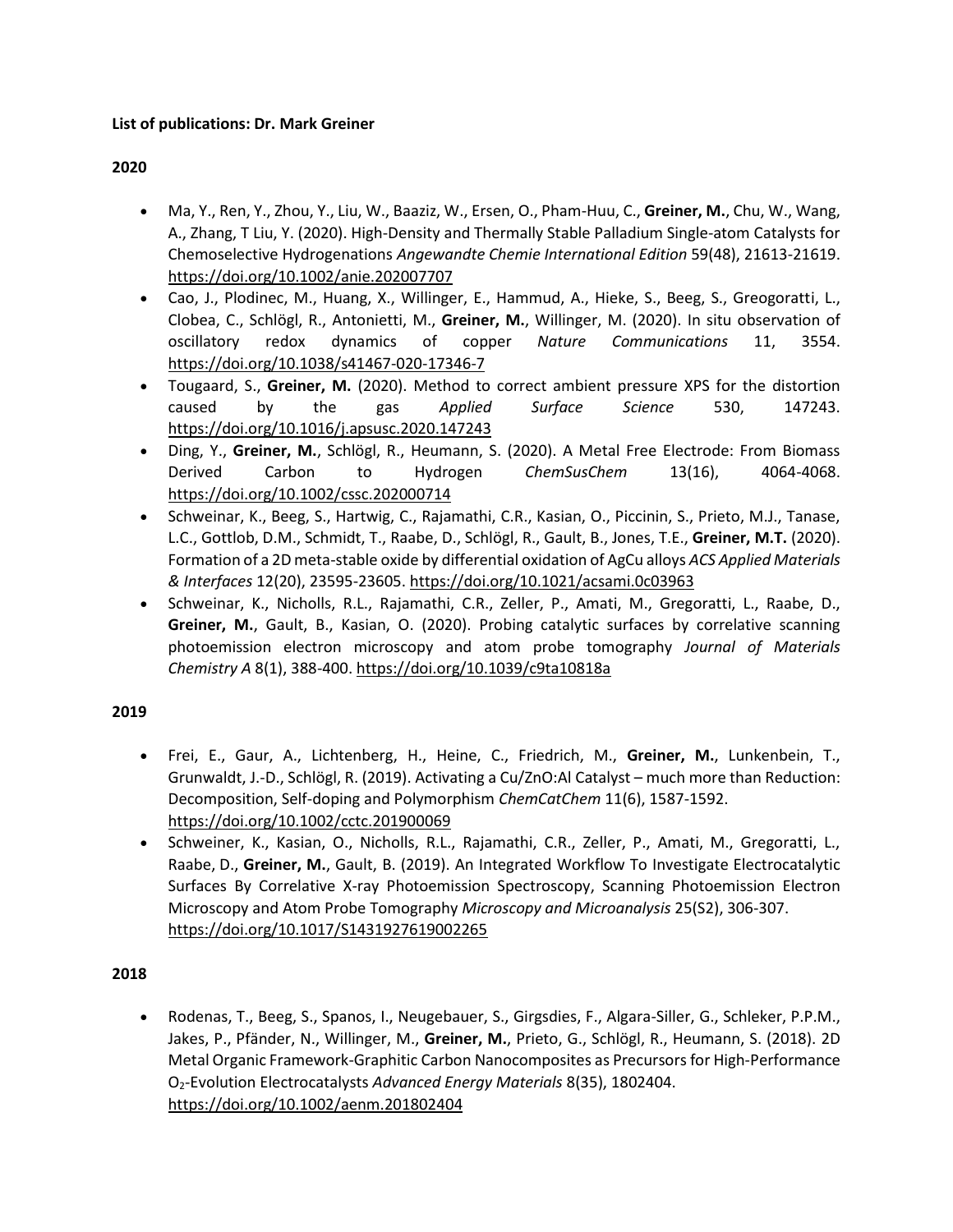- **Greiner, M.T.**, Jones, T.E., Beeg, S., Zwiener, L., Scherzer, M., Girgsdies, F., Piccinin, S., Armbrüster, M., Knop-Gericke, A., Schlögl, R. (2018). Free-atom-like d states in single-atom alloy catalysts *Nature Chemistry* 10, 1008-1015[. https://doi.org/10.1038/s41557-018-0125-5](https://doi.org/10.1038/s41557-018-0125-5)
- Cao, J., Wang, Z.-J., Huang, X., Rinaldi, A., **Greiner, M.**, Moldovan, G., Joachimi, W., Schlögl, R., Willinger, M. (2018). The ESEM as In Situ Platform for the Study of Gas-Solid Interactions *Microscopy and Microanalysis* 24(S1), 344-345[. https://doi.org/10.1017/S1431927618002210](https://doi.org/10.1017/S1431927618002210)
- Jones, T.E., Wyrwich R., Böcklein S., Carbonio E.A., **Greiner M.T.**, Klyuschin A.Y., Moritz W., Locatelli A., Mentes T.O., Nino M.A., Knop-Gericke A., Schlögl R., Günther S., Wintterlin J., Piccinin, S. (2018). The selective species in ethylene epoxidation on silver *ACS Catalysis* 8(5), 3844-3852. <https://doi.org/10.1021/acscatal.8b00660>
- Düngen, P., **Greiner, M.**, Böhm, K.H., Spanos, I., Huang, X., Auer, A.A., Schlögl, R., Heumann, S. (2018). Atomically dispersed vanadium oxides on multiwalled carbon nanotubes via atomic layer deposition: A multiparameter optimization *Journal of Vacuum Science & Technology A* 36(1), 01A126[. https://doi.org/10.1116/1.5006783](https://doi.org/10.1116/1.5006783)
- Chakrapani, K., Bendt, G., Hajiyani, H., Lunkenbein, T., **Greiner, M.T.**, Masliuk, L., Salamon, S., Landers, J., Schlögl, R., Wende, H., Pentcheva, R., Schulz, S., Behrens, M. (2018). The Role of Composition of Uniform and Highly Dispersed Cobalt Vanadium Iron Spinel Nanocrystals for Oxygen Electrocatalysis *ACS Catalysis* 8(2), 1259-1267. <https://doi.org/10.1021/acscatal.7b03529>
- **Greiner, M.T.**, Cao, J., Jones, T.E., Beeg, S., Skorupska, K., Carbonio, E.A., Sezen, H., Amati, M., Gregoratti, L., Willinger, M.G., Knop-Gericke, A., Schlögl, R. (2018). Phase coexistence of multiple copper oxides on AgCu catalysts during ethylene epoxidation *ACS Catalysis* 8(3), 2286-2295. <https://doi.org/10.1021/acscatal.7b04187>

- Yi, Y., Weinberg, G., Prenzel, M., **Greiner, M.**, Heumann, S., Becker, S., Schlögl, R. (2017). Electrochemical corrosion of a glassy carbon electrode *Catalysis Today* 295, 32-40. <https://doi.org/10.1016/j.cattod.2017.07.013>
- **Greiner, M.T.**, Jones, T., Klyushin, A., Knop-Gericke, A., Schlögl, R. (2017). Ethylene epoxidation at the phase transition of copper oxides *Journal of the American Chemical Society*, 139(34), 11825- 11832. <https://doi.org/10.1021/jacs.7b05004>

- Klyushin, A., **Greiner, M.T.**, Huang, X, Lunkenbein, T., Li, X., Timpe, O., Friedrich, M., Hävecker, M., Knop-Gericke, A., Schlögl, R. (2016). Is nanostructuring sufficient to get catalytically active Au? *ACS Catalysis* 6(5), 3372-3380. <https://doi.org/10.1021/acscatal.5b02631>
- Pfeifer, V., Jones, T.E., Velasco-Velez, J.J., Massue, C., **Greiner, M.T.**, Arrigo, R., Teschner, D., Girgsdies, F., Scherzer, M., Allan, J., Hashagen, M., Weinberg, G., Piccinin, S., Hävecker, M., Knop-Gericke, A., Schlögl, R. (2016). The electronic structure of iridium oxide electrodes active in water splitting *Physical Chemistry Chemical Physics* 18(4), 2292-2296. <https://doi.org/10.1039/c5cp06997a>
- Roiaz, M., Monachino, E., Dri, C., **Greiner, M.**, Knop-Gericke, A., Schlögl, R., Comelli, G., Vesselli, E. (2016). Reverse water-gas shift or Sabatier methanation on Ni(110)? Stable surface species at near-ambient presssure *Journal of the American Chemical Society* 138(12), 4146-4154. <https://doi.org/10.1021/jacs.5b13366>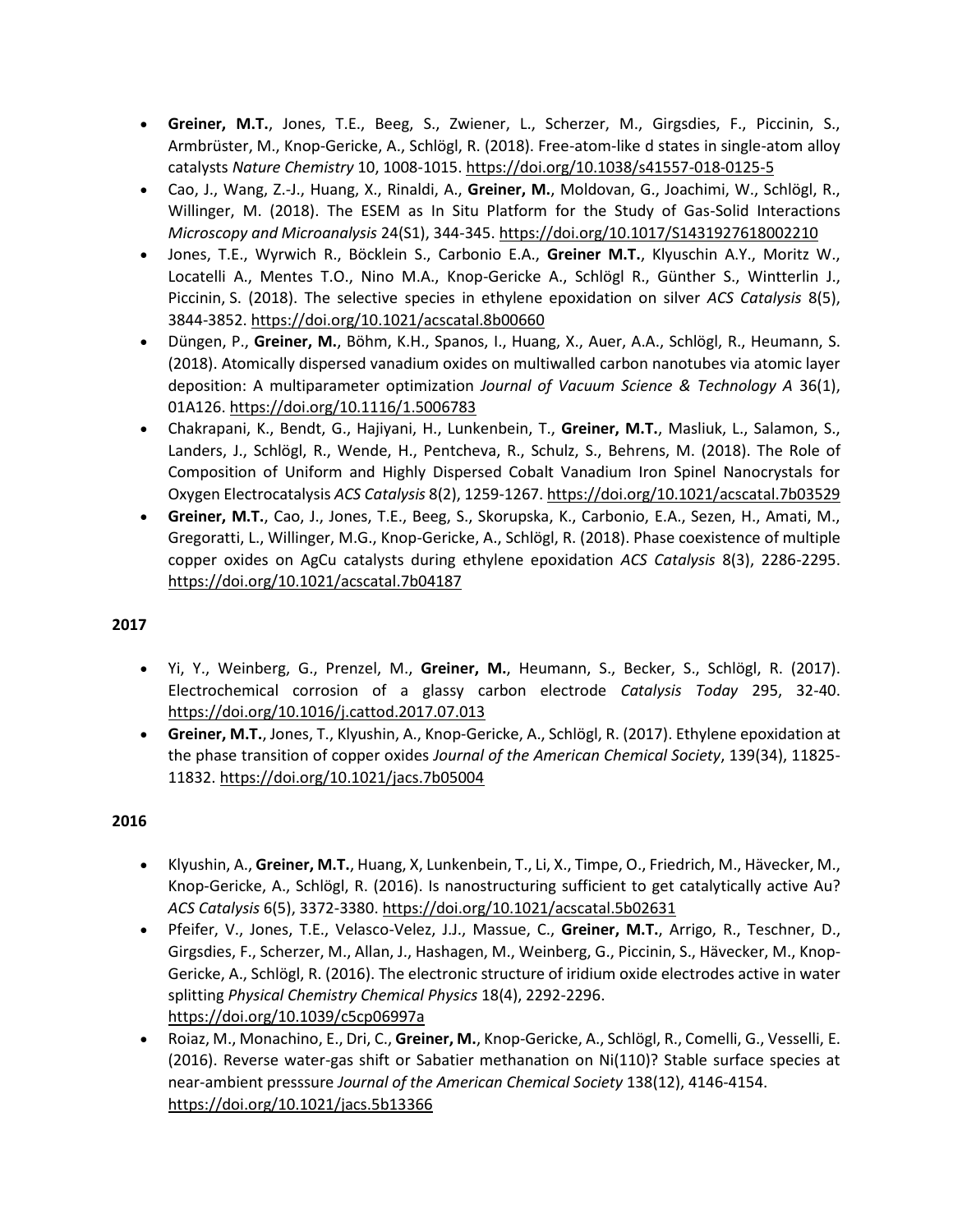• Pfeifer, V., Jones, T.E, Velasco-Vélez, J.J., Massué, C., Arrigo, R., Teschner, D., Girgsdies, F., Scherzer, M., **Greiner, M.T.**, Allan, J., Hashagen, M., Weinberg, G., Piccinin, S., Hävecker, M., Schlögl, R., Knop-Gericke, A. (2016). The electronic structure of iridium and its oxides *Surface and Interface Analysis* 48(5), 261-273. <https://doi.org/10.1002/sia.5895>

## **2015**

• **Greiner, M.T.**, Jones, T.E., Johnson, B.E., Rocha, T.C.R., Wang, Z.J., Armbrüster, M., Willinger, M., Knop-Gericke, A., Schlögl, R. (2015). The oxidation of copper catalysts during ethylene epoxidation *Physical Chemistry Chemical Physics* 17(38), 25073-25089. <https://doi.org/10.1039/c5cp03722k>

## **2014**

- Blume, R., Kidambi, P.R., Bayer, B.C., Weatherup, R.S., Wang, Z.J., Weinberg, G., Willinger, M.G., **Greiner, M.T.**, Hofmann, S., Knop-Gericke, A., Schlögl, R. (2014). The influence of intercalated oxygen on the properties of graphene on polycrystalline Cu under various environmental conditions *Physical Chemistry Chemical Physics* 16(47), 25989-26003. <https://doi.org/10.1039/c4cp04025b>
- Monachino, E., **Greiner, M.**, Knop-Gericke, A., Schlögl, R., Dri, C., Vesselli, E., Comelli, G. (2014). Reactivity of Carbon Dioxide on Nickel: Role of CO in the Competing Interplay between Oxygen and Graphene *Journal of Physical Chemistry Letters* 5(11), 1929-1934. <https://doi.org/10.1021/jz5007675>
- Indra, A., **Greiner, M.**, Knop-Gericke, A., Schlögl, R., Avnir, D., Driess, M. (2014). High Catalytic Synergism between the Components of the Rhenium Complex@Silver Hybrid Material in Alkene Epoxidations *ChemCatChem* 6(7), 1935-1939. <https://doi.org/10.1002/cctc.201402042>
- **Greiner, M.T.**, Rocha, T.C.R., Johnson, B., Klyushin, A., Knop-Gericke, A., Schlögl, R. (2014). The oxidation of rhenium and identification of rhenium oxides during catalytic partial oxidation of ethylene: An in-situ XPS study *Zeitschrift für Physicalische Chemie* 228(4-5), 421-541. <https://doi.org/10.1515/zpch-2014-0002>
- Chai, L., White, R.T., **Greiner, M.T.**, Lu, Z.H. (2014). Experimental demonstration of the universal energy level alignment rule at oxide/organic semiconductor interfaces *Physical Review B* 89, 035202. <https://doi.org/10.1103/PhysRevB.89.035202>

- Tang, W.M., Ng, W.T, **Greiner, M.T.**, Qiu, J., Helander, M.G., Lu, Z.H. (2013). Comparison of CuPc-based organic thin-film transistors made by different dielectric structures *Journal of Vacuum Science and Technology B*, 31, 012201. <https://doi.org/10.1116/1.4769259>
- **Greiner, M.T.**, Lu, Z.H. (2013). Thin-film metal oxides in organic semiconductor devices: their electronic structures, work functions and interfaces NPG Asia Materials, 5, e55. <https://doi.org/10.1038/am.2013.29>
- **Greiner, M.T.**, Chai, L., Helander, M.G., Tang, W.M., Lu, Z.H. (2013). Metal/metal-oxide interfaces: How metal contacts affect the work function and band structure of MoO<sub>3</sub> Advanced Functional *Materials* 23(2), 215. <https://doi.org/10.1002/adfm.201200993>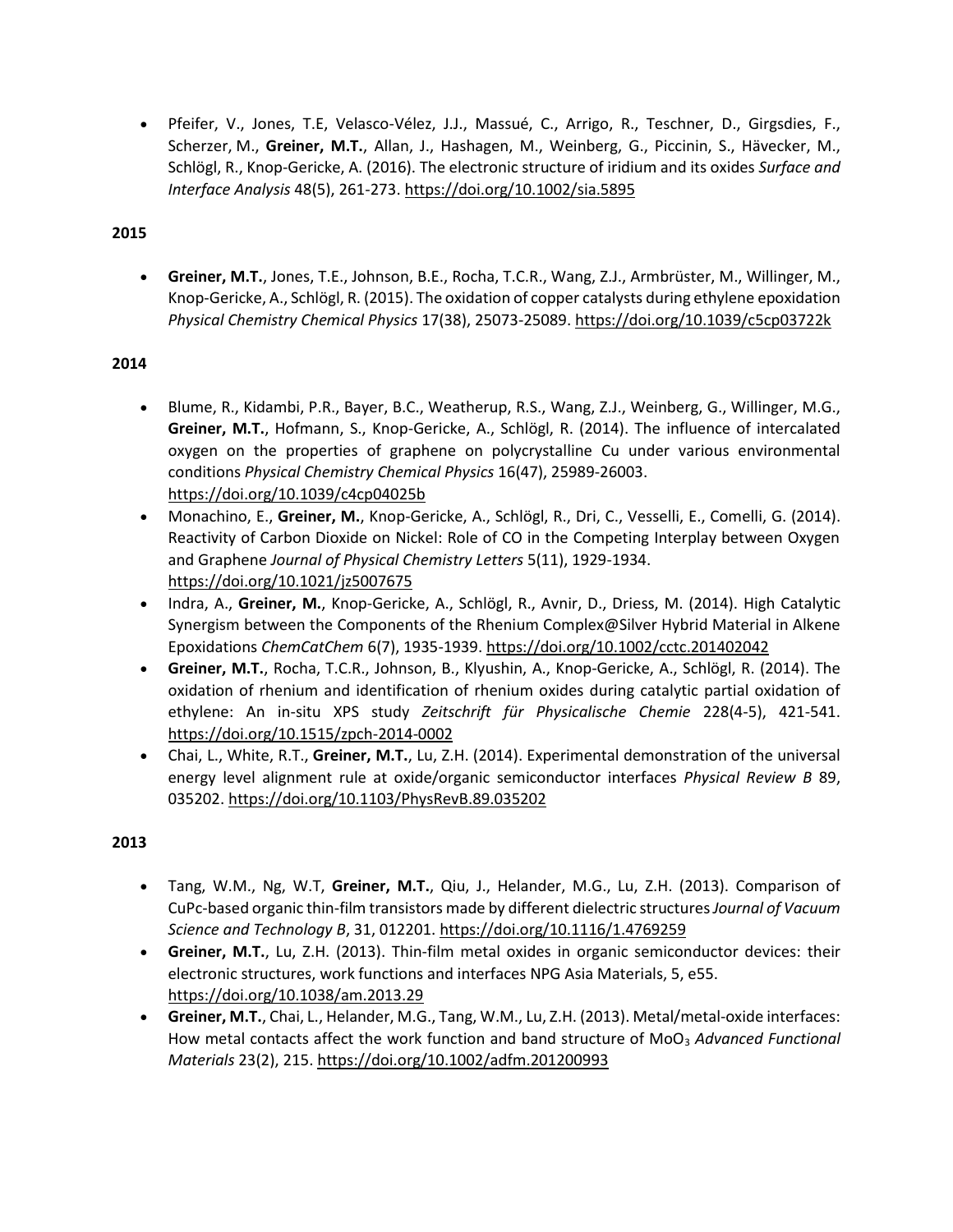- **Greiner, M.T.**, Chai, L., Helander, M.G., Tang, W.M., Lu, Z.H. (2012). Transition metal oxide work functions: The effects of defect states and cation oxidation state *Advanced Functional Materials* 22(21) 4557-4568. <https://doi.org/10.1002/adfm.201200615>
- **Greiner M.T.**, Helander M.G., Tang W.M., Wang Z.B., Qiu J., Lu Z.H. (2012). Universal energy-level alignment of molecules on metal oxides *Nature Materials* 11, 76-81. <https://doi.org/10.1038/nmat3159>
- Tang, W.M., Helander, M.G., **Greiner, M.T.**, Lu, Z.H., Ng, W.T. (2012). Effects of annealing time on the performance of OTFT on glass with ZrO<sub>2</sub> as gate dielectric *Active and Passive Electronic Components* 2012, 901076. <https://doi.org/10.1155/2012/901076>

- Helander, M.G., **Greiner, M.T.**, Wang, Z.B., Lu, Z.H. (2011). Binding energy scale calibration of electron spectrometers for photoelectron spectroscopy using a single sample *Review of Scientific Instruments* 82, 096107. <https://doi.org/10.1063/1.3642659>
- Tang, W.M., **Greiner, M.T.**, Lu, Z.H., Ng, W.T., Nam, H.G. (2011). Effects of UV-ozone treatment on radio-frequency magnetron sputtered ZnO thin films *Thin Solid Films* 520(1), 569-573. <https://doi.org/10.1016/j.tsf.2011.07.004>
- Tang, W.M., **Greiner, M.T.**, Helander, M.G., Lu, Z.H., Ng, W.T. (2011). Effects of interfacial oxide layers of the electrode metals on the electrical characteristics of organic thin-film transistors with HfO<sup>2</sup> gate dielectric *Journal of Applied Physics* 110, 044108. <https://doi.org/10.1063/1.3622582>
- Wang, Z.B., Helander, M.G., Qiu, J., Puzzo, D.P., **Greiner, M.T.**, Hudson, Z.M., Wang, S., Liu, Z.W., Lu, Z.H. (2011). Unlocking the full potential of organic light emitting diodes on flexible plastic *Nature Photonics* 5, 753-757.<https://doi.org/10.1038/nphoton.2011.259>
- Helander, M.G., Wang, Z.B, Qiu, J., **Greiner M.T.**, Puzzo, D.P., Liu, Z.W., Lu, Z.H. (2011). Chlorinated Indium Tin Oxide Electrodes with High Work Function for Organic Device Compatibility *Science* 332, 944-947.<https://doi.org/10.1126/science.1202992>
- Helander, M.G., **Greiner, M.T.**, Wang, Z.B., Tang, W.M., Lu, Z.H. (2011). Work function of fluorine doped tin oxide *Journal of Vacuum Science and Technology A* 29, 011019. <https://doi.org/10.1116/1.3525641>
- Wang, Z.B., Helander, M.G., Qiu, J., Puzzo, D.P., **Greiner, M.T.**, Liu, Z.W., Lu, Z.H. (2011). Highly simplified phosphorescent organic light emitting diode with > 20% external quantum efficiency at > 10,000 cd/m<sup>2</sup> *Applied Physics Letters* 98, 073310.<https://doi.org/10.1063/1.3532844>

## **2010**

- **Greiner, M.T.**, Helander, M.G., Wang, Z.B., Tang, W.M., Lu, Z.H. (2010). Effects of processing conditions on the work function and energy-level alignment of NiO thin films *Journal of Physical Chemistry C* 114(46), 19777. <https://doi.org/10.1021/jp108281m>
- Wang, Z.B., Helander, M.G., Qiu, J., Liu, Z.W., **Greiner, M.T.**, Lu, Z.H. (2010). Direct hole injection in to 4,4'-N,N'-dicarbazole-biphenyl: A simple pathway to achieve efficient organic light emitting diodes *Journal of Applied Physics* 108, 024510. <https://doi.org/10.1063/1.3456513>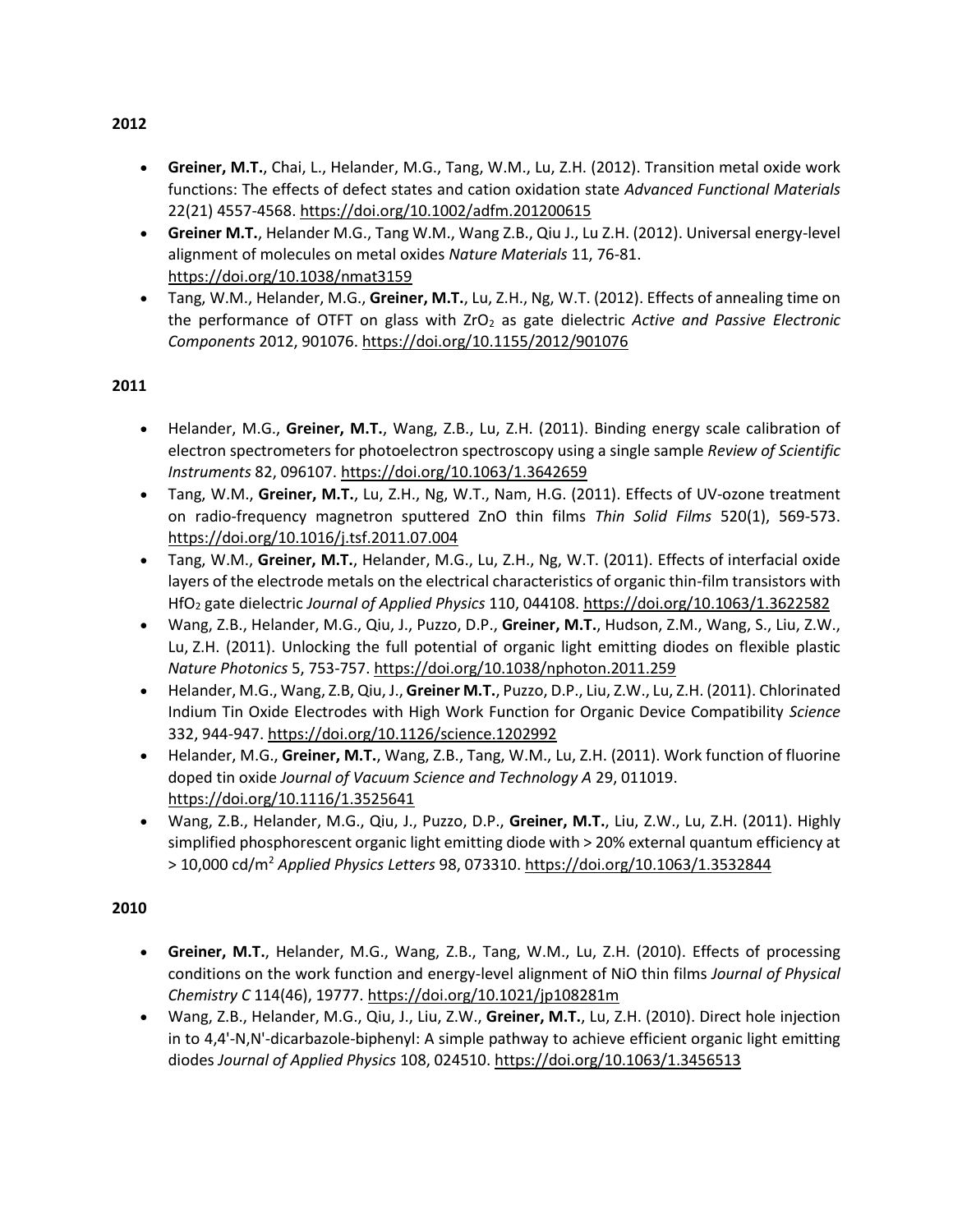- Wang, Z.B., Helander, M.G., **Greiner, M.T.**, Lu, Z.H. (2010). The impact of the Fermi-Dirac distribution on charge injection at metal/organic interfaces *Journal of Chemical Physics* 132, 174708. <https://doi.org/10.1063/1.3424762>
- Tang, W.M., Ng, W.T., Helander, M.G., **Greiner, M.T.**, Lu, Z.H. (2010). UV-ozone passivation of the metal/dielectric interface for HfO<sub>2</sub>-based organic thin film transistors *Journal of Vacuum Science and Technology B* 28, 1100. <https://doi.org/10.1116/1.3498744>
- Debnath, R., **Greiner, M.T.**, Kramer, I.J., Fischer, A., Tiang, J., Barkhouse, D.A.R., Wang, X., Levina, L., Lu, Z.H., Sargent, E.H. (2010). Depleted-heterojunction colloidal quantum dot photovoltaics employing low-cost electrical contacts *Applied Physics Letters* 97, 023109. <https://doi.org/10.1063/1.3463037>
- Helander, M.G., **Greiner, M.T.**, Wang, Z.B., Qiu, J., Lu, Z.H., (2010). Effect of electrostatic screening on apparent shifts in photoemission spectra near metal/organic interfaces *Physical Review B* 81, 153308. <https://doi.org/10.1103/PhysRevB.81.153308>
- **Greiner, M.T.**, Helander, M.G., Wang, Z.B., Tang, M.W., Qiu, J., Lu, Z.H. (2010): A metallic molybdenum sub-oxide buffer layer for organic electronics devices *Applied Physics Letters* 96, 213302. <https://doi.org/10.1063/1.3432447>
- Helander, M.G., Wang, Z.B., **Greiner, M.T.**, Liu, Z.W., Qiu, J., Lu, Z.H. (2010): Oxidized Au thin films: An effective material for high performance flexible organic optoelectronics *Advanced Materials* 22(18), 2037. <https://doi.org/10.1002/adma.200903248>
- Gao, D., Helander, M.G., Wang, Z.B., Puzzo, D.P., Greiner, M.T., Lu, Z.H. (2010). C<sub>60</sub>:LiF blocking layer for environmentally stable bulk heterojunction solar cells, Advanced Materials 22(47), 5404- 5408[. https://doi.org/10.1002/adma.201002738](https://doi.org/10.1002/adma.201002738)
- Wang, Z.B., Helander, M.G., **Greiner, M.T.**, Qiu, J., Lu, Z.H. (2010). Carrier mobility of organic semiconductors based on current-voltage characteristics *Journal of Applied Physics* 107, 034506. <https://doi.org/10.1063/1.3305341>
- Wang, Z.B., Helander, M.G., Liu, Z.W., **Greiner, M.T.**, Qiu, J., Lu, Z.H. (2010). Controlling carrier accumulation and exciton formation in organic light emitting diodes *Applied Physics Letters* 96, 043303. <https://doi.org/10.1063/1.3297884>

- Helander, M.G., **Greiner, M.T.**, Wang, Z.B., Lu, Z.H. (2009). Pitfalls in measuring work function using photoelectron spectroscopy *Applied Surface Science* 256(8), 2602-2605. <https://doi.org/10.1016/j.apsusc.2009.11.002>
- Wang, Z.B., Helander, M.G., **Greiner, M.T.**, Qiu, J., Lu, Z.H. (2009). Analysis of charge-injection characteristics at electrode-organic interfaces: Case study of transition-metal oxides *Physical Review B* 80, 235325. <https://doi.org/10.1103/PhysRevB.80.235325>
- **Greiner, M.T.**, Helander, M.G., Wang, Z.B., Lu, Z.H. (2009). Transfer-arm evaporator for rapid loading and deposition of organic thin films *Review of Scientific Instruments* 80, 125101. <https://doi.org/10.1063/1.3265993>
- Helander, M.G., Wang, Z.B., **Greiner, M.T.**, Liu, Z.W., Lian, K., Lu, Z.H. (2009). The effect of UV ozone treatment on poly(3,4-ethylenedioxythiophene):poly-(styrenesulfonate) *Applied Physics Letters* 95, 173302. <https://doi.org/10.1063/1.3257382>
- Helander, M.G., Wang, Z.B., **Greiner, M.T.**, Qiu, J., Lu, Z.H. (2009). Substrate dependent charge injection at the V<sub>2</sub>O<sub>5</sub>/organic interface *Applied Physics Letters* 95, 083301. <https://doi.org/10.1063/1.3213553>